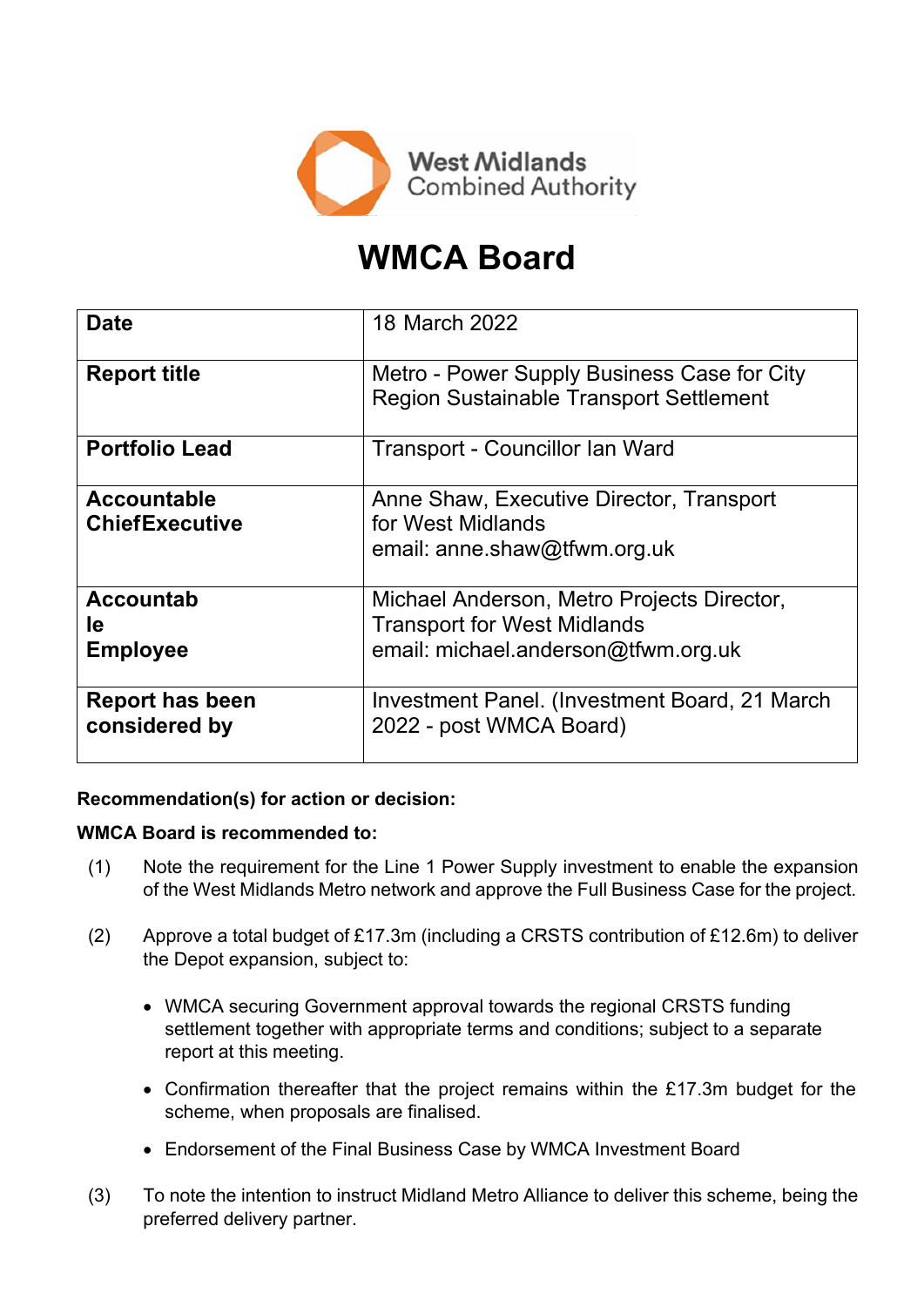- (4) To note that the Full Business Case for the project will be considered by Investment Board on 21 March 2022 which is required to fully address the assurance obligations of the investment, noting that any material matters arising from that review will be referred back to WMCA Board in June 2022.
- (5) Authorise the WMCA Monitoring Officer and WMCA Director of Finance so that they can jointly agree for WMCA to enter in to any such contracts which may be reasonably required to allow for the project to be delivered.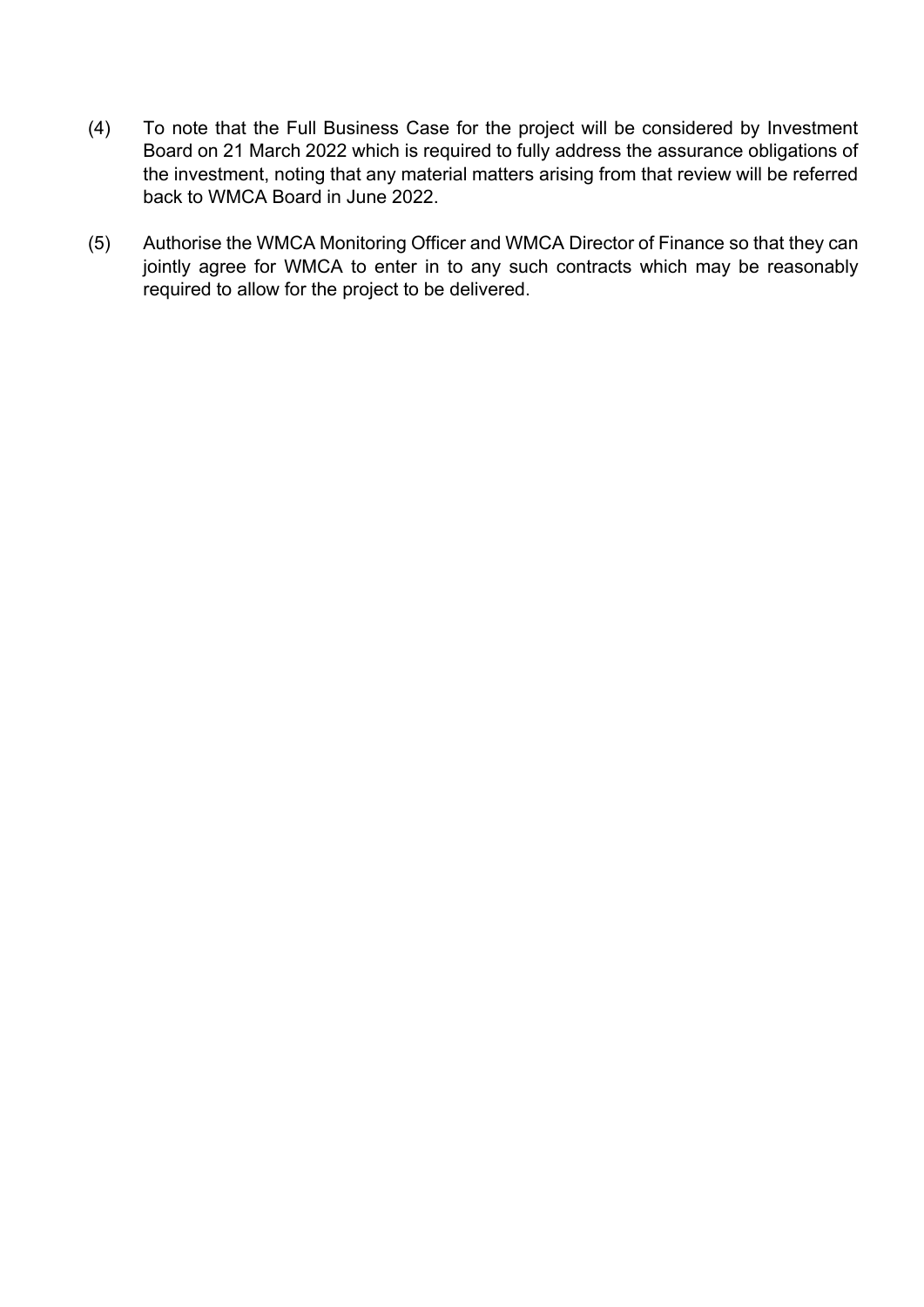# **1. Purpose**

1.1 The purpose of this report is to present the Full Business Case for the West Midlands Metro Line 1 Power Supply upgrade scheme. This scheme is one of the named schemes in the WMCA City Region Sustainable Transport Settlement (CRSTS) application, also subject to approval at this meeting and subsequent Department for Transport for approval. This business case is being considered by the Board concurrently due to the timescales required for delivery of the project to support opening of current extensions of the West Midlands Metro under construction.

## **2 Background**

- 2.1. West Midlands Metro is delivering four extensions to the existing line: Westside, Wolverhampton City Centre, Wednesbury-Brierley Hill, and Eastside.
- 2.2. When Line 1 was constructed, 3 Substations were removed from the design for cost saving purposes, but this reduced resilience and provided an unbalanced power supply on the route.
- 2.3. The equipment on Line 1 is over 22 years, consequently, significant elements are obsolete and access to spares is already an issue.
- 2.4. The existing sub stations are overdue for upgrade of operationally critical elements.
- 2.5. When the extensions open, the existing Line 1 will become the core of the new network and will therefore carry more frequent operation of trams and will be impacted by reliability of that core if the additional sub stations and upgrades are not available.
- 2.6. Although a submission was made for LUF funding, this was not successful, and the scheme therefore featured in the Programme Level Business Case for CRSTS approved by WMCA Board in January 2022.

## **3.0 Power Supply Upgrade**

- 3.1 Although the initial findings from an external consultancy recommended the replacement of all electrical plant and equipment together with a significant increase ofcapacity at all substations on the route. Following a series of reviews, the scope has been rationalised to re-instating the 3 missing substations on Line 1 and upgrading theexisting substations with modern control systems and replaced components.
- 3.2 The £4M budget previously agreed at WMCA Board in 2019 against borrowing on future revenues has been used to carry out modelling of Traction Power supplies as the network extensions are completed, substation failures and redundancy needs, and to deliver one new substation (sub 4) and upgrade Sub 2 in Wolverhampton, which werethe most urgent of the requirements.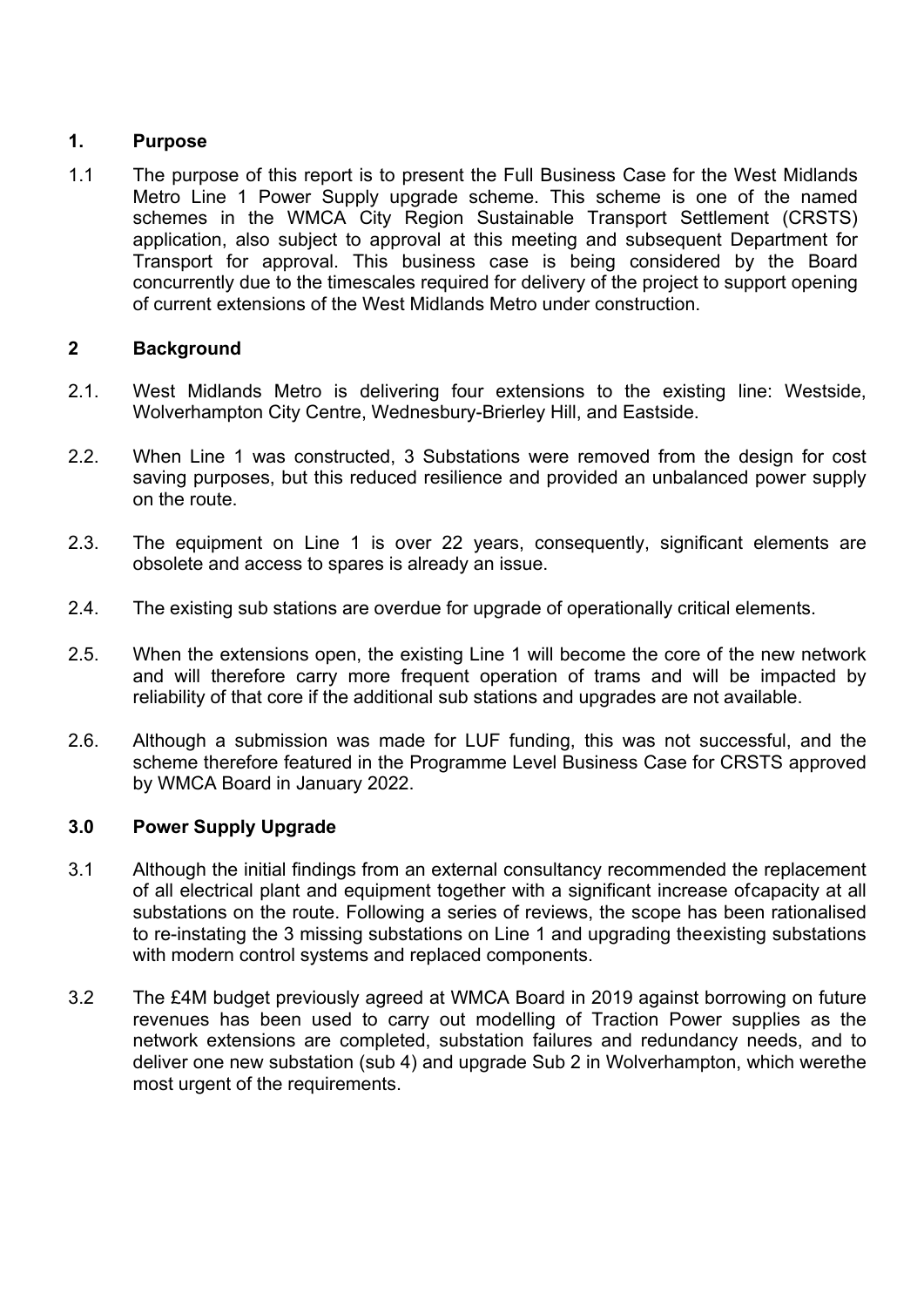- 3.3 MMA have been contracted to project manage the delivery of the new substation 4 and the upgrade to substation 2 with Matrix Power as subcontractor delivering the design and components for those upgrades. Substation 2 is now in testing and delivery schedules for substation 4 arebeing finalised.
- 3.4 A bid was made in 2021 for LUF funding including both Power Supply upgrades and Depot Upgrades, but that was unsuccessful. It is imperative that we continue the remaining power supply upgrades in time for the opening of the extensions to the current operation to ensure a reliable system on which the tram service can operate. Hence the addition of this package to the WMCA CRSTS programme.
- 3.5 The power supply upgrade is closely linked to the depot upgrade, as both are required to achieve the full benefits of the extensions as proposed in their respective business cases.

## **4 Scope**

4.1 To achieve that we are proposing to commission MMA to deliver:

- the 2 additional new substations on Line 1 (sub 6A and Sub 7A) and - the upgrade of the existing ones (Subs 3, 5, 6, 8 & 9)

- 4.2 Delivery will be over 2022/23 and 2023/24.
- 4.3 This is likely to be quickest route to market and an extension of their current delivery. However, we are carrying out a review to check if other procurement routes could offer an alternative delivery option.

#### **5 Financial Implications**

- 5.1 In March 2019, the WMCA Board approved £18m for wider network enhancements from which £4m was included for metro Power Supply Upgrade works to accommodate the increase in the fleet of trams to support the wider tram network extension.
- 5.2 The current cost estimate for the Power Supply Upgrade is based a TC2 for substations 2 and 4 and TC1 estimate for phase 2 works which has been provided by the Midland Metro Alliance. The results of this are summarised in the table below:

| Cost Type (£000's)       | 2020/21 |       |       | 2021/22 2022/23 2023/24 Total |        |
|--------------------------|---------|-------|-------|-------------------------------|--------|
| <b>Construction Cost</b> | 652     | 2.252 | 4.587 | 8.039                         | 15,530 |
| Contingency              |         |       | 586   | 1160                          | 1.755  |
| <b>Total Cost</b>        | 652     | 2.261 | 5.173 | 9.199                         | 17.285 |

5.3 The estimate provided incudes a 13% risk allowance (excluding sunk costs) as part of the total cost of £17.3m. The cost estimate is based on 2020/21 rates with application of BCIS All-in tenders index (Dec 21). Funding for the Power Supply Upgrade works have been summarised in the below table: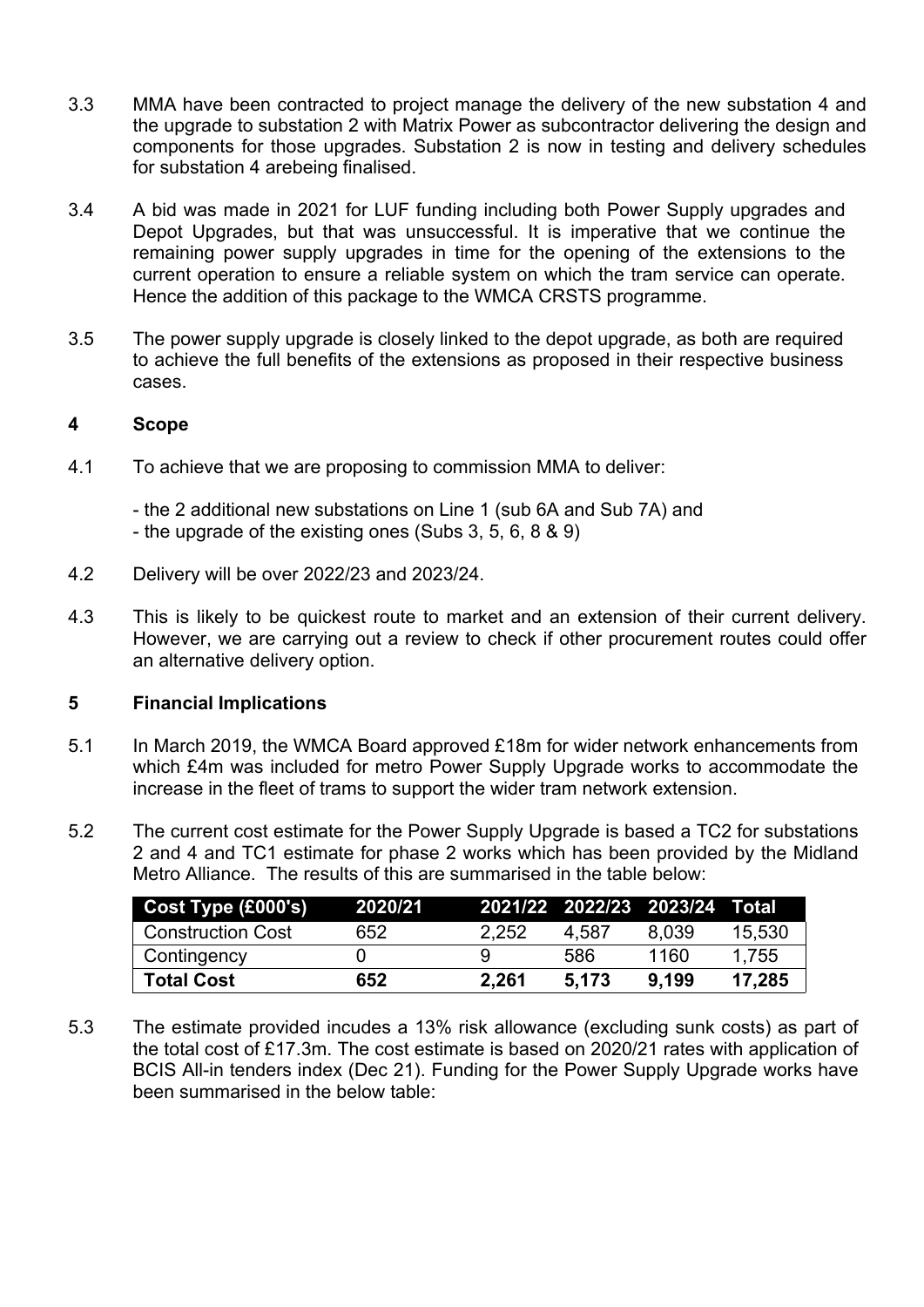| Funding(£000's)                                   | 2020/2<br>1 | 2     | 2021/2 2022/2 2023/2<br>3 | 4     | Total      |
|---------------------------------------------------|-------------|-------|---------------------------|-------|------------|
|                                                   | 652         |       | 543                       | 543   |            |
| <b>Prudential Borrowing (Approved</b><br>March19) |             | 2,262 |                           |       | 4,000      |
| <b>WCCE Secured Grants</b>                        |             |       | 714                       |       | 714        |
| <b>CRSTS Funding Requirement</b>                  |             |       | 3,914                     | 8,657 | 12,57      |
| <b>Total Funding</b>                              | 652         | 2,262 | 5,171                     | 9,200 | 17,28<br>5 |

- 5.4 Whilst the above outlines the funding requirements against the phasing of the costs for the Power Supply Upgrade works, commitment of funding will be required early 2022/23 at contract award stage.
- 5.5 As detailed within this report, the availability of the budget for the full scheme will be subject to a review the scheme remains affordable within the requested funding allocation.
- 5.6 The operating costs of the project will be met by Midland Metro Limited and incorporated into the operations and maintenance contract arrangements which exist between WMCA and Midland Metro Limited.

## **6. Equalities Implications**

6.1 No equality implications arising from this report. The scheme is likely to have a mainly positive impact through the impact of the extensions providing better connectivity, journey frequency and reliability.

## **7 Legal implications**

- 7.1 There are no legal implications arising in regard to the endorsement for approval set out in (1) (see above) of this report as the works are being carried out by the MMA, under the Programme Alliance Agreement and the Head of Procurement has advised on the procurement for the scheme. If there are any contracts required legal advice should be sought. Legal support is being provided by the WMCA in regard to the deliverables arising in regard to the FBC.
- 7.2 There are small packages of land to be procured for the two new sub stations. Agreements with landowners will be pursued to meet the requirements of the delivery schedule.
- 7.3 Planning permission will need to be sought once final locations are agreed.